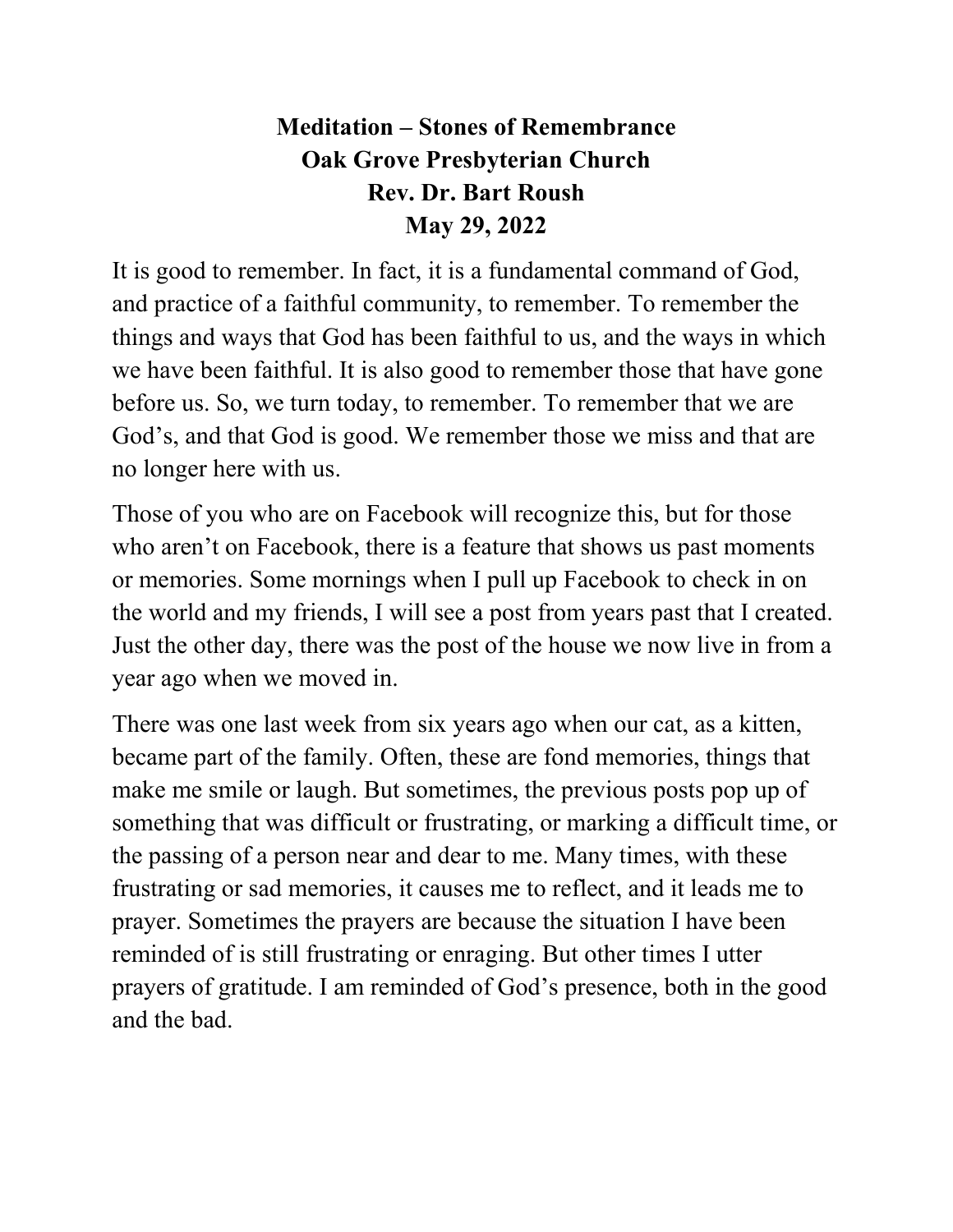It can be good to remember. But sometimes we forget to do that, and we need reminders. Reminders that God is for us and with us. In the book of Joshua, God's people have finally arrived at their new home. To get there, they need to cross the Jordan River. The story tells us that God parted the waters of the Jordan, and the people walk through the river bed on dry land to cross. To commemorate and remember how God delivered the people to their new home, to create a memorial of the event, they took twelve stones from the riverbed and stacked them on the other side. When someone would see the stones and ask what they meant, God's people would then tell the story of what happened that day and how God had helped them.

Other stories reference stones as memorials. Jacob after wrestling with the angel takes the rock he used as a pillow and consecrates it to become the pillar of God's house. The prophet Samuel raises a rock and names it "Ebenezer" to signify protection and help from God. Jesus is named as the living stone and the corner stone. All of these in some way, all of these stones of remembrance, are used as a reminder of God's faithfulness, God's care, God's help in hard times. The stones become a symbol and reminder of these attributes of God.

Remembering the faithfulness of God, and God's faithful people is, in itself a holy act. If you have ever been to a Jewish cemetery, or in a section of a cemetery where people of the Jewish faith are buried, you will often see stones on top of the grave markers. The origin of that practice is somewhat uncertain, but one Rabbi suggests that it is because the Hebrew word for "pebble" can also mean "bond." When the memorial prayer is spoken, the prayer asks that the person who has died be "bound up in the bond of life." By placing a stone, Jews show that they have been to the grave, and that the individual's memory continues to l[i](#page-3-0)ve on and through their descendants and friends.<sup>i</sup>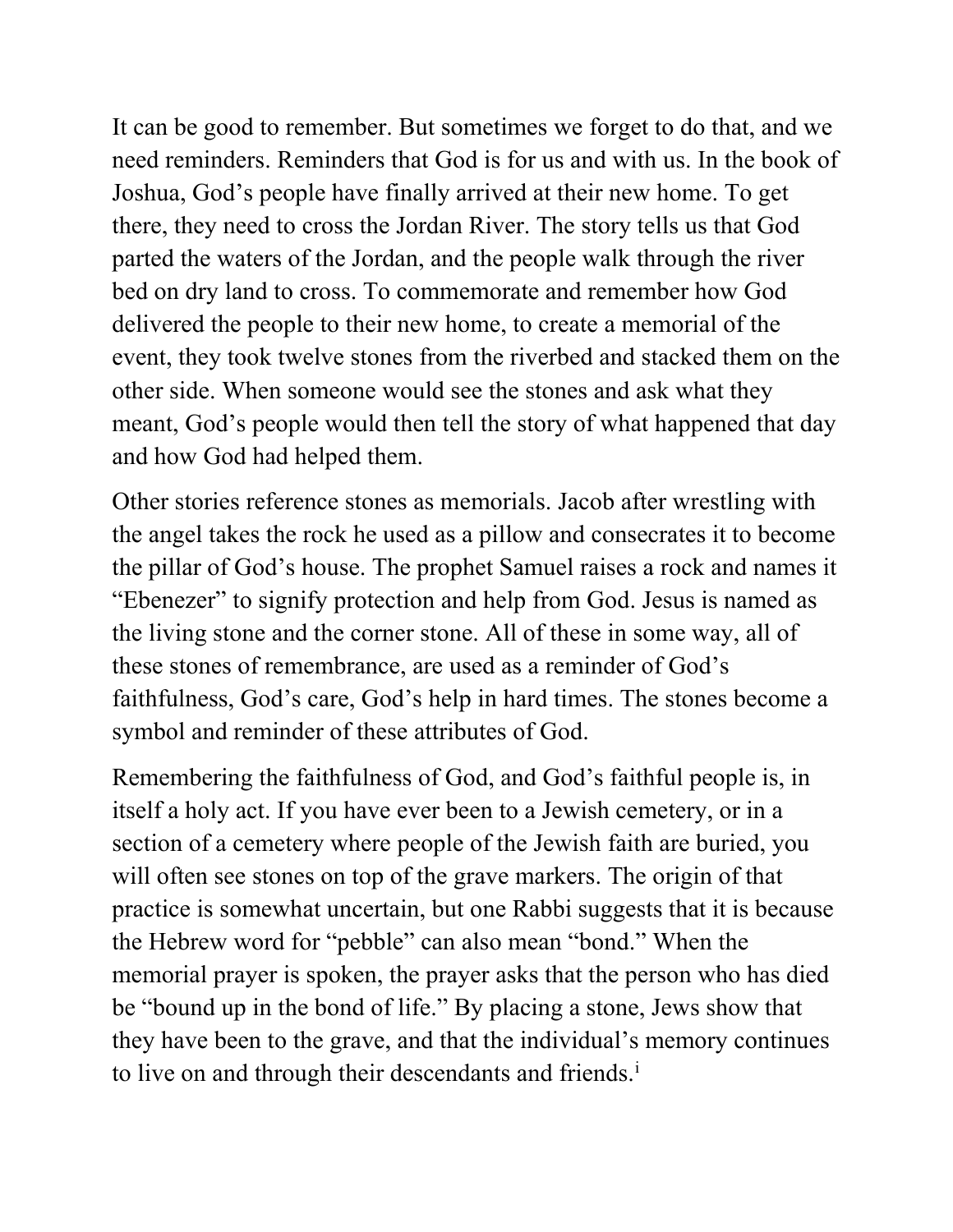In addition, in Jewish teaching, the proper or appropriate thing to say after someone has died is "may her memory by a blessing." The implication of this saying is that it is up to those who bear the memory of the deceased to keep her goodness alive. This is done by remembering the person, by speaking about them, and by carrying on their legacy and good works.

More recently, you may hear the phrase, when mentioning someone who has died, "may her memory be a revolution." This new phrase originated from protests in Israel to highlight injustices of domestic violence and to commemorate those who had been murdered. The phrase was a way to identify and confront the deep-seated conditions that gave rise to the deaths, to work at dismantling them, and to generate active justice. The Black Lives Matter movement following the murders of George Floyd and Breonna Taylor have sometimes adopted this commemoration and phrase as well.

One author notes, "In the context of Jewish law, remembrance is not a reflexive, passive process directed inward… [the] Torah commandments can [not] be fulfilled by quiet contemplation; memorialization must manifest through specific action." That specific action can be things like protesting or passing laws, anything that creates lasting change. The writer continues, "now is not the time for silent reflection and unobtrusive mourning that stops short of implementing any fundamental change. For memory to mean anything, it must be active. It must be revolutionary."[ii](#page-3-1) Memory does not merely recall the past; it can also imagine a better future.